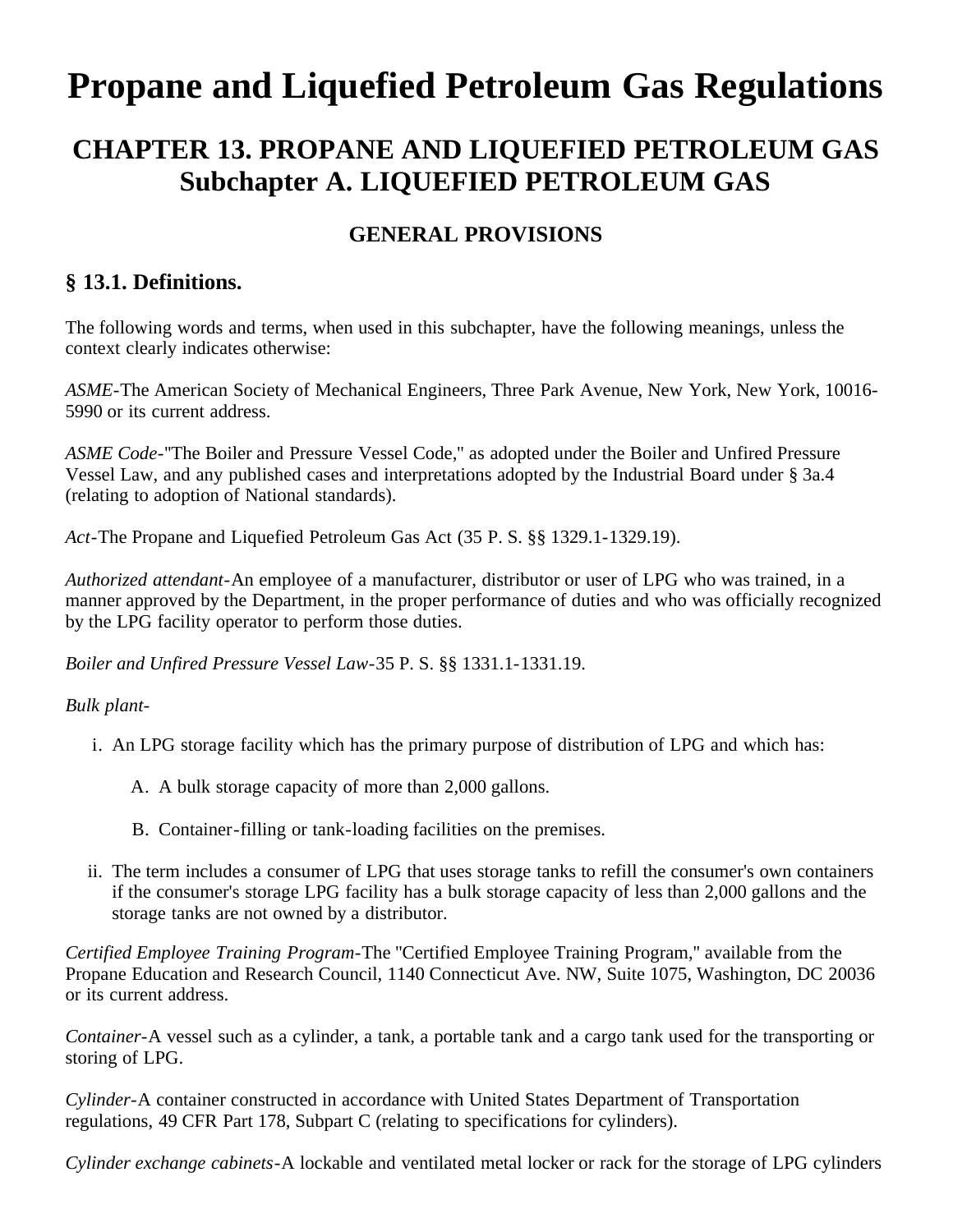that prevents tampering with valves and pilferage to the cylinders.

*Department*-The Department of Labor and Industry of the Commonwealth.

*Dispensing station*-Fixed equipment with an aggregate of 2,000 or less gallons of water capacity where LPG is stored and dispensed into portable containers.

#### *Distributor*-

- i. A person authorized by the Department to sell or transfer LPG.
- ii. The term includes the owner of a cylinder exchange cabinet or a dispensing station.

*GPS*-Global positioning system.

*Gallons*-The term shall be measured in terms of water capacity.

*Industrial Board*-The Industrial Board of the Department established under sections 445 and 2214 of The Administrative Code of 1929 (71 P. S. §§ 155 and 574), which hears requests for variances and extensions of time and appeals of Department interpretations regarding LPG matters.

*Industrial user*-A person who is the consumer of LPG and who maintains a total storage capacity at a site of more than 2,000 gallons and whose storage tanks are not registered under a distributor. This consumer may be a residential or a commercial location.

*LPG-Liquefied petroleum gas*-A material in liquid form that is composed predominately of any of the following hydrocarbons or their mixtures:

- i. Propane.
- ii. Propylene.
- iii. Normal butane or isobutane.
- iv. Butylenes.

*LPG facility*-Distributors, bulk plants and industrial users.

*NFPA*-National Fire Protection Association, 1 Batterymarch Park, Quincy, Massachusetts 02269.

*NFPA 54*-The ''National Fuel Gas Code,'' 2009 edition, issued by the NFPA.

*NFPA 58*-The ''Liquefied Petroleum Gas Code,'' 2008 edition, issued by the NFPA.

*NPGA*-National Propane Gas Association, 1150 17th Street, NW, Suite 310, Washington, DC 20036-4523 or its current address.

*National Board*-National Board of Boiler and Pressure Vessel Inspectors, 1055 Crupper Avenue, Columbus, Ohio 43229 or its current address.

*National Board Inspection Code*-The ''National Board Inspection Code,'' as adopted under the Boiler and Unfired Pressure Vessel Law, issued by the National Board of Boiler and Pressure Vessel Inspectors.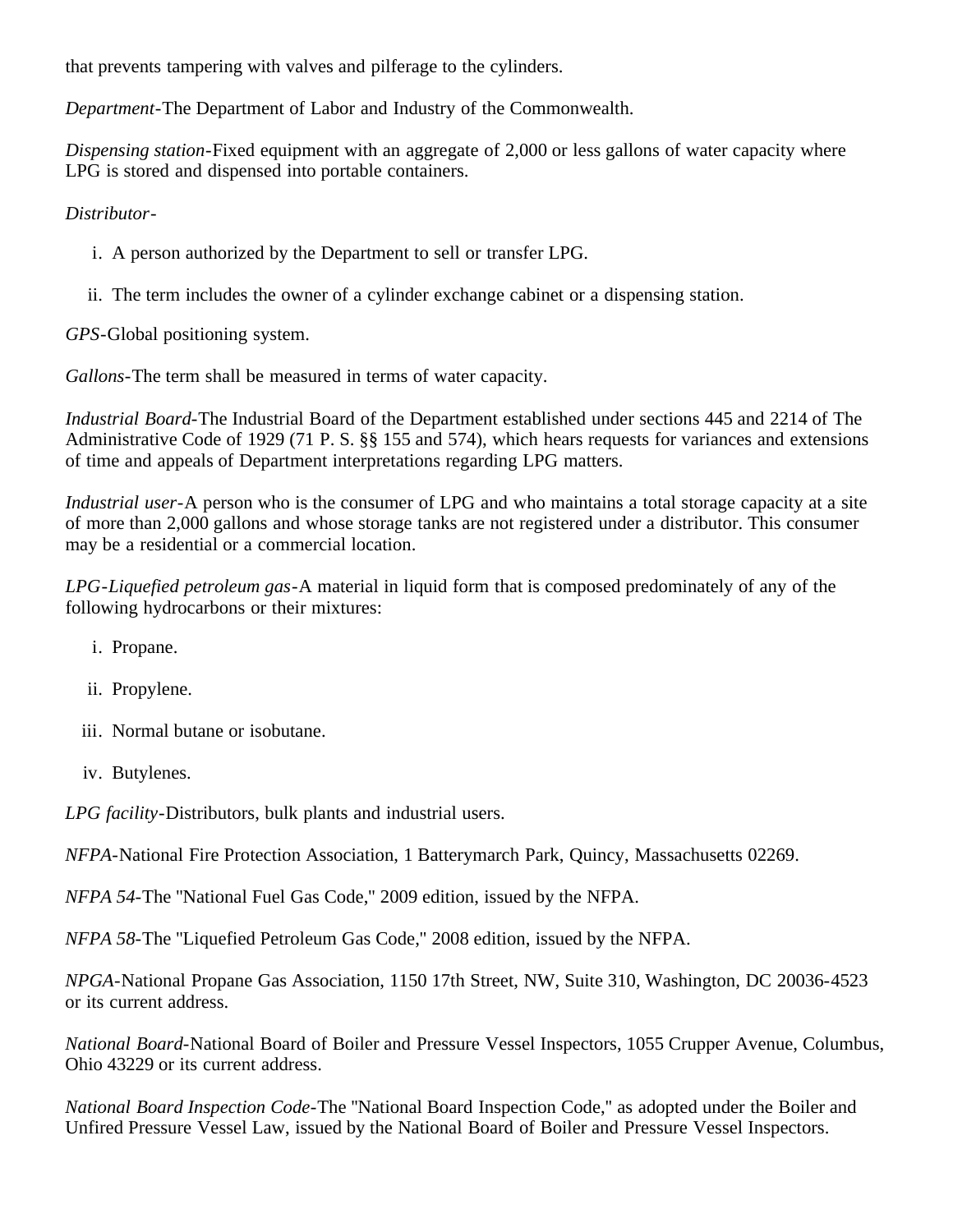*Person*-An individual, firm, partnership, unincorporated association, corporation, political subdivision or authority, including the Commonwealth.

*Secretary*-The Secretary of Labor and Industry of the Commonwealth or an authorized deputy or representative.

*Tank*-A portable or stationary ASME-approved vessel used to store liquefied petroleum gas.

*Transfer*-To cause LPG to pass from any pipeline, tank, container, tank truck, receptacle or storage location to a similar or different type of pipeline, tank, container, tank truck, receptacle or storage location.

# **§ 13.2. Scope.**

This chapter applies to:

- 1. The registration and permitting of bulk plants, distributors, industrial users, dispensing stations and cylinder exchange cabinets.
- 2. The storage, transfer, sale and use of LPG.
- 3. The design, construction, location, operation and inspection of tanks, cylinders, equipment, piping and appliances used in the handling, storage and use of LPG.
- 4. The approval of training programs for authorized attendants who transfer LPG.

#### **§ 13.3. Fees.**

- a. The following fees apply to LPG facility applications, plan approvals, permits and training program certifications. Fees are nonrefundable.
	- 1. Annual permit and registration fees:
		- i. Bulk plants with the following storage capacities:
			- A. 30,000 gallons or less \$ 90
			- B. 30,001 to 90,000 gallons \$135
			- C. 90,001 gallons or more \$180
		- ii. Industrial users with the following storage capacities:
			- A. 2,001 to 30,000 gallons \$ 45
			- B. 30,001 to 180,000 gallons \$ 90
			- C. 180,001 gallons or more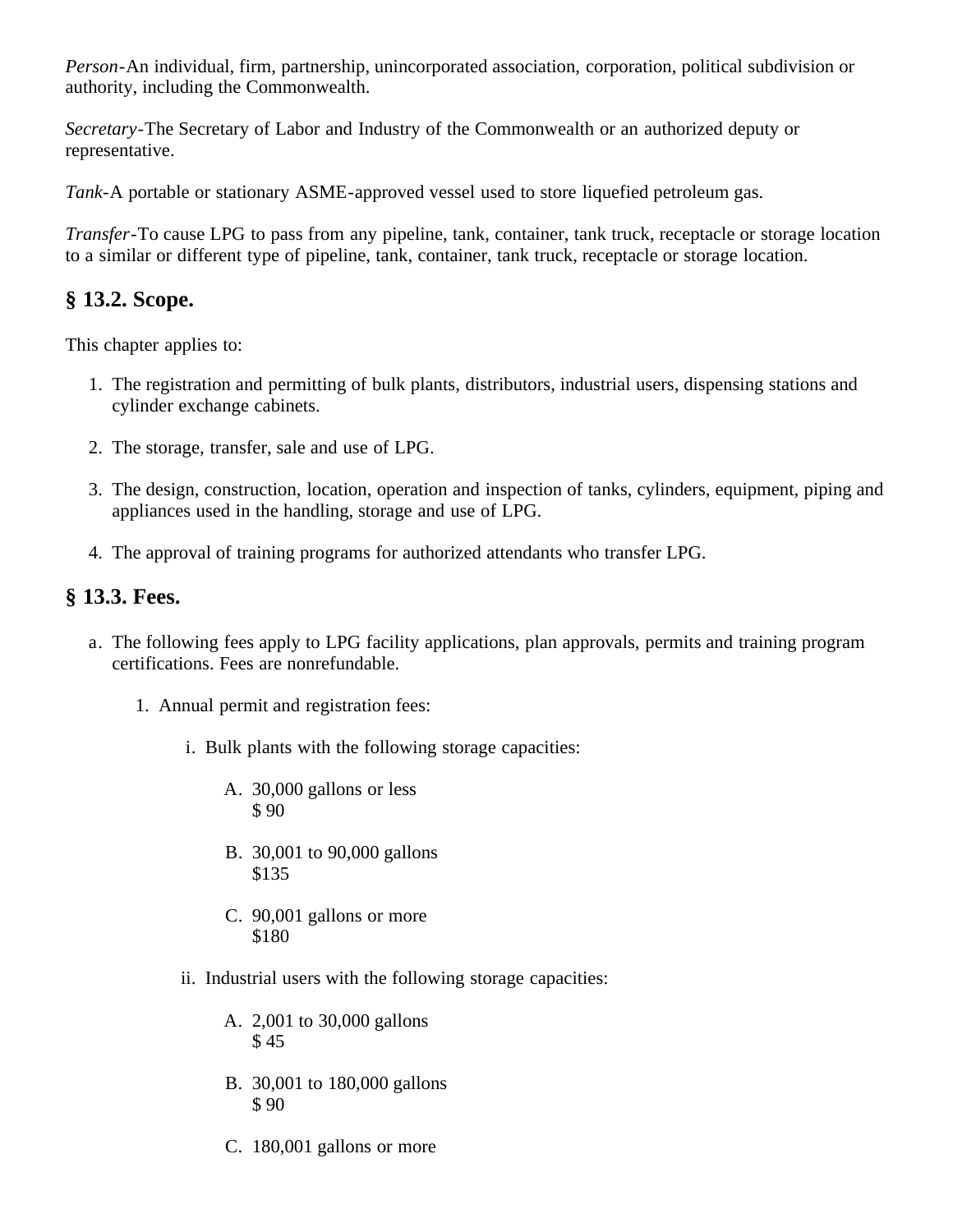\$180

- iii. Distributors, other than cylinder exchange cabinets, having the following number of customers:
	- A. Less than 1,000 \$112.50
	- B. 1,000 to 2,999 \$235
	- C. 3,000 to 5,999 \$337.50
	- D. 6,000 or more \$450
- iv. Retail cylinder exchange cabinet location \$ 50 (per physical address)
- 2. Application and plan review, including Fire Safety Analysis review, for new LPG facilities exceeding 400,000 gallons and existing LPG facilities expanded to exceed 400,000 gallons in total capacity \$500
- 3. Application and plan review fee:
	- i. For a LPG facility 4,001 to 400,000 gallons in total capacity \$150
	- ii. For a LPG facility less than 4,001 gallons in total capacity \$ 50
- 4. Duplicate permit fee \$ 25
- 5. Authorized attendant training program approval \$200
- 6. Request for Industrial Board variance, appeals and extensions of time \$100
- b. The Department will invoice bulk plant owners, industrial users and distributors annually for each location of usage. Payment is due within 30 days of invoice date.

#### **§ 13.4. Adoption of National standards.**

- a. The Department adopts the following standards and any of the standards' published cases, interpretations or tentative interim amendments approved by the Industrial Board under this chapter and the act. Other authorities referenced in these standards are adopted if the authority is not excluded in subsection (b):
	- 1. NFPA 54.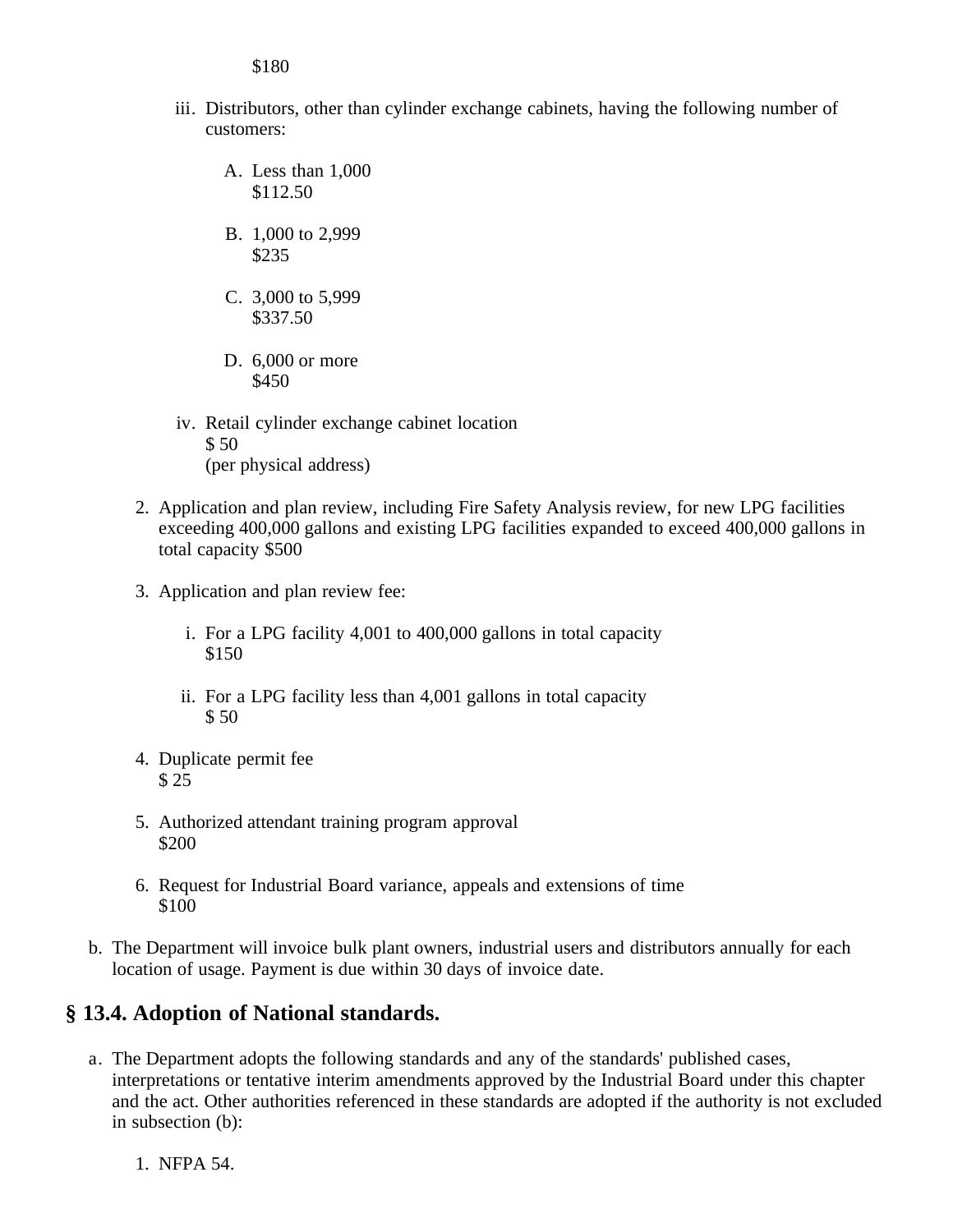- 2. NFPA 58.
- b. The Department will not adopt the following NFPA 58 provisions:
	- 1. Chapter 9 (relating to vehicle transportation).
	- 2. Chapter 13 (relating to marine shipping and receiving).
- c. The following NFPA 58 provisions which will take effect on the enumerated dates:
	- 1. Chapter 5, section 5.2.3 regarding the requalification of cylinders filled onsite, effective January 1, 2013.
	- 2. Chapter 6, section 6.25.3.2 regarding fire safety analysis for existing installations, effective January 1, 2012.
	- 3. Chapter 5, section 5.7.4.2(D) regarding the installation of valves for existing installations, effective January 1, 2018.
	- 4. Chapter 6, section 6.11 regarding the installation of internal valves for existing installations, effective January 1, 2018.
- d. The Industrial Board may also approve any NFPA 54 and 58 published cases, interpretations or tentative interim amendments as standards for use under the act and chapter. Provisions enumerated in subsection (b) may not be approved.

# **§ 13.5. Registration and annual permits.**

- a. An operator of an LPG bulk plant, a distributor and an industrial user shall annually register with the Department on a registration form provided by the Department. The Department will make the necessary form available on its web site at www.dli.state.pa.us.
- b. An applicant for registration shall submit a completed registration form, the annual fee required under § 13.3 (relating to fees) and a valid copy of an industry standard insurance certificate equal to or greater than the amount of liability insurance required under § 13.6 (relating to insurance).
- c. The Department will issue an annual permit. The permit shall be posted at the location of each bulk plant, distributor and industrial user.

# **§ 13.6. Insurance.**

LPG facilities shall obtain and maintain policies of liability insurance in the following amounts:

- 1. An LPG facility with a storage capacity of not more than 9,000 gallons shall maintain minimum liability coverage of \$250,000.
- 2. An LPG facility with a storage capacity in excess of 9,000 gallons shall maintain minimum liability coverage of \$1 million per incident and \$2 million in the aggregate.

# **§ 13.7. Transfer by authorized attendant and supply.**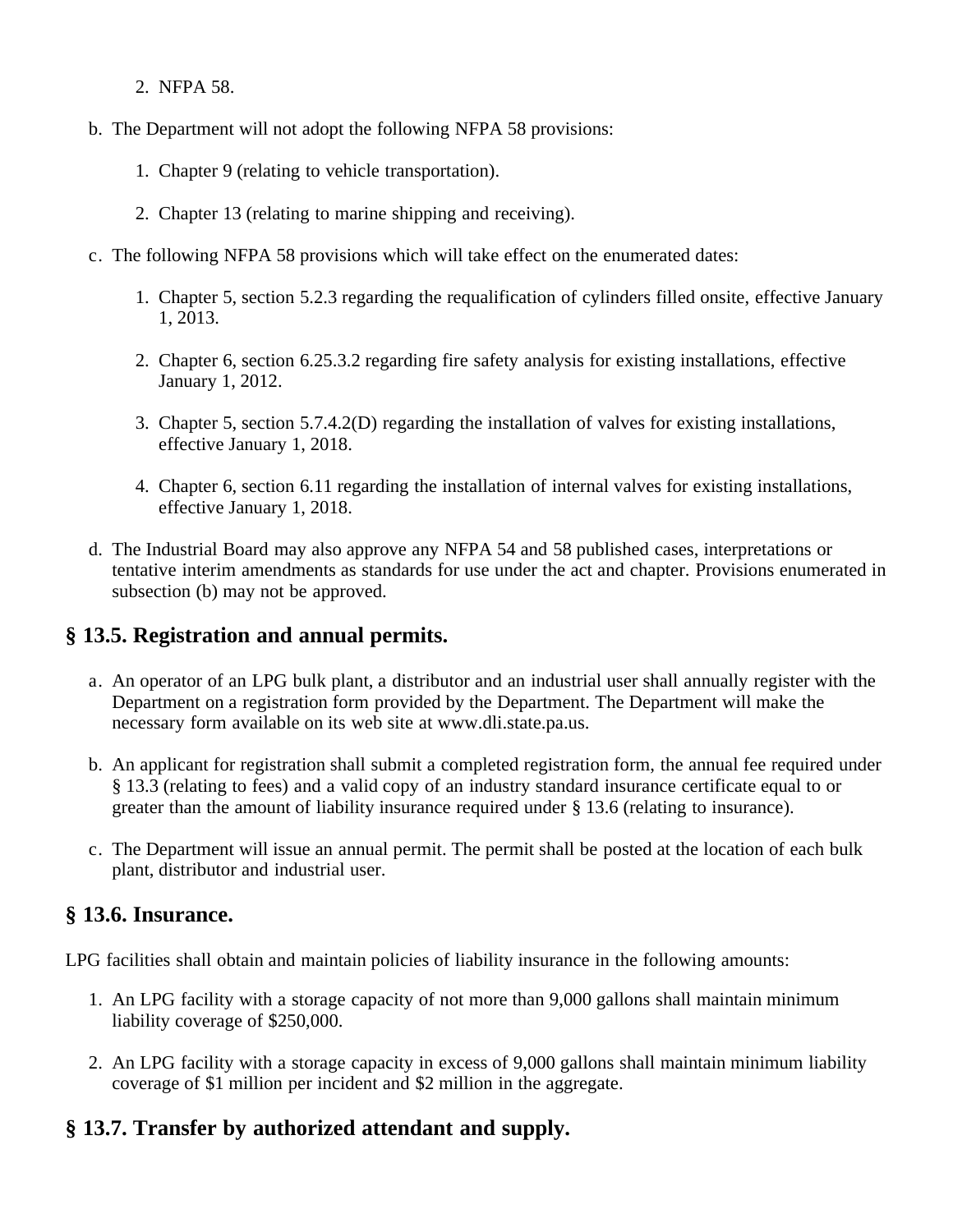Both of the following apply to LPG transfer and supply:

- 1. Only authorized attendants may transfer LPG.
- 2. A distributor may not supply LPG to any bulk plant, industrial user or other distributor unless the distributor has a current annual permit.

#### **§ 13.8. Transfer of LPG and removal of containers.**

- a. (a) A person may not transfer, sell, fill, deliver or permit to be delivered any LPG or use an LPG container unless authorized to do so by the owner of the LPG container and authorized by the Department to do so or authorized to do so by emergency response agencies.
- b. (b) A person acting on behalf of an authorized emergency response agency who transfers LPG or disconnects any LPG container shall notify the container owner within 5 days after that action.
- c. (c) A person who disconnects an LPG container shall secure the LPG container in a safe fashion.
- d. (d) Owners or distributors of LPG containers shall remove the containers within 30 days of notification from the property owner to do so.

# **REQUIREMENTS FOR FACILITIES, TANKS AND CYLINDERS**

#### **§ 13.20. Application process and plan approval.**

- a. The following shall submit an application to the Department before installation:
	- 1. An owner or operator of an LPG tank exceeding 2,000 gallons capacity.
	- 2. An owner or operator of a fixed location with aggregate capacity exceeding 4,000 gallons.
	- 3. An owner or operator of a dispensing station or a cylinder exchange cabinet location.
- b. The application must contain the following:
	- 1. A completed registration form and proof of valid insurance required under § 13.5 (relating to registration and annual permit).
	- 2. The appropriate fee required under § 13.3 (relating to fees).
	- 3. Plans that contain the following information:
		- i. Equipment to be installed.
		- ii. Distances of equipment to buildings and property lines.
		- iii. Security measures provided.
		- iv. Fire protection measures provided.
		- v. Vehicle protection measures provided.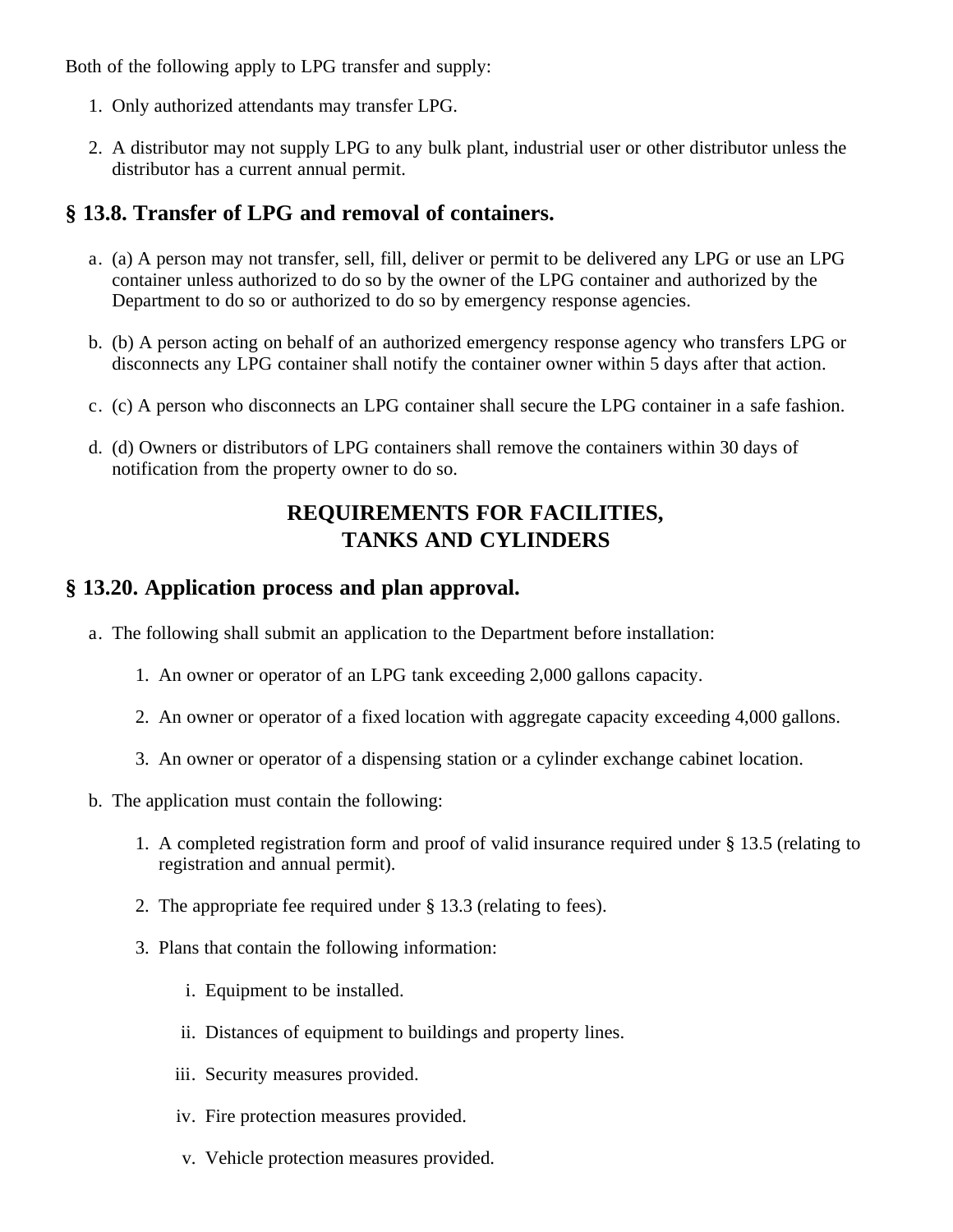- 4. A fire safety analysis required by NFPA 58, Chapter 6, section 6.25.
- 5. A manufacturer's data report (U1-A) or Pennsylvania special number for each unfired pressure vessel.
- c. A Department-provided notice of intent to install form may be submitted instead of the plans required under subsection  $(b)(3)$  for the following:
	- 1. A distributor installing or expanding a bulk plant with a capacity of less than 9,000 gallons.
	- 2. An industrial user with a total storage capacity of less than 9,000 gallons.
- d. The Department will inspect applicants under subsection (a) and (c) for compliance with the plans or notice of intent to install before issuance of the initial annual permit.
- e. If the inspection reveals a violation of the act or this chapter, the Department will issue a written notice of deficiency to the owner or operator. The written notice of deficiency will contain a certification to be completed by the owner or operator certifying that the deficiencies were corrected. The Department will not issue an annual permit unless the certification is executed by the owner or operator and returned to the Department after the deficiencies are corrected.
- f. An owner or operator may not operate an LPG tank, fixed location, dispensing station or cylinder exchange cabinet until it receives an annual permit issued by the Department.
- g. A manufacturer shall register a data report (U1-A) for each unfired pressure vessel with the National Board. If an U1-A is not available, the manufacturer shall obtain a Pennsylvania special number in accordance with section 7 of the Boiler and Unfired Pressure Vessel Law (35 P. S. § 1331.7) and Chapter 3a (relating to boiler and unfired pressure vessel regulations).

# **§ 13.21. LPG facilities over 400,000 gallons.**

- a. The owner or operator of a new LPG facility in excess of 400,000 gallons or an existing LPG facility expanded to exceed 400,000 gallons shall submit an application to the Department which includes the following:
	- 1. A completed registration form required under § 13.5 (relating to registration and annual permits) and a completed application required under § 13.20 (relating to application process and plan approval).
	- 2. Documentation and plans providing the following information:
		- i. Storage quantities.
		- ii. Proximity to populated areas and public ways.
		- iii. The impact of any rejection from the Department upon the LPG facility's ability to service current and anticipated consumer needs and upon the LPG facility's business investment.
		- iv. The risk to and from existing adjacent facilities.
		- v. Topography of the site.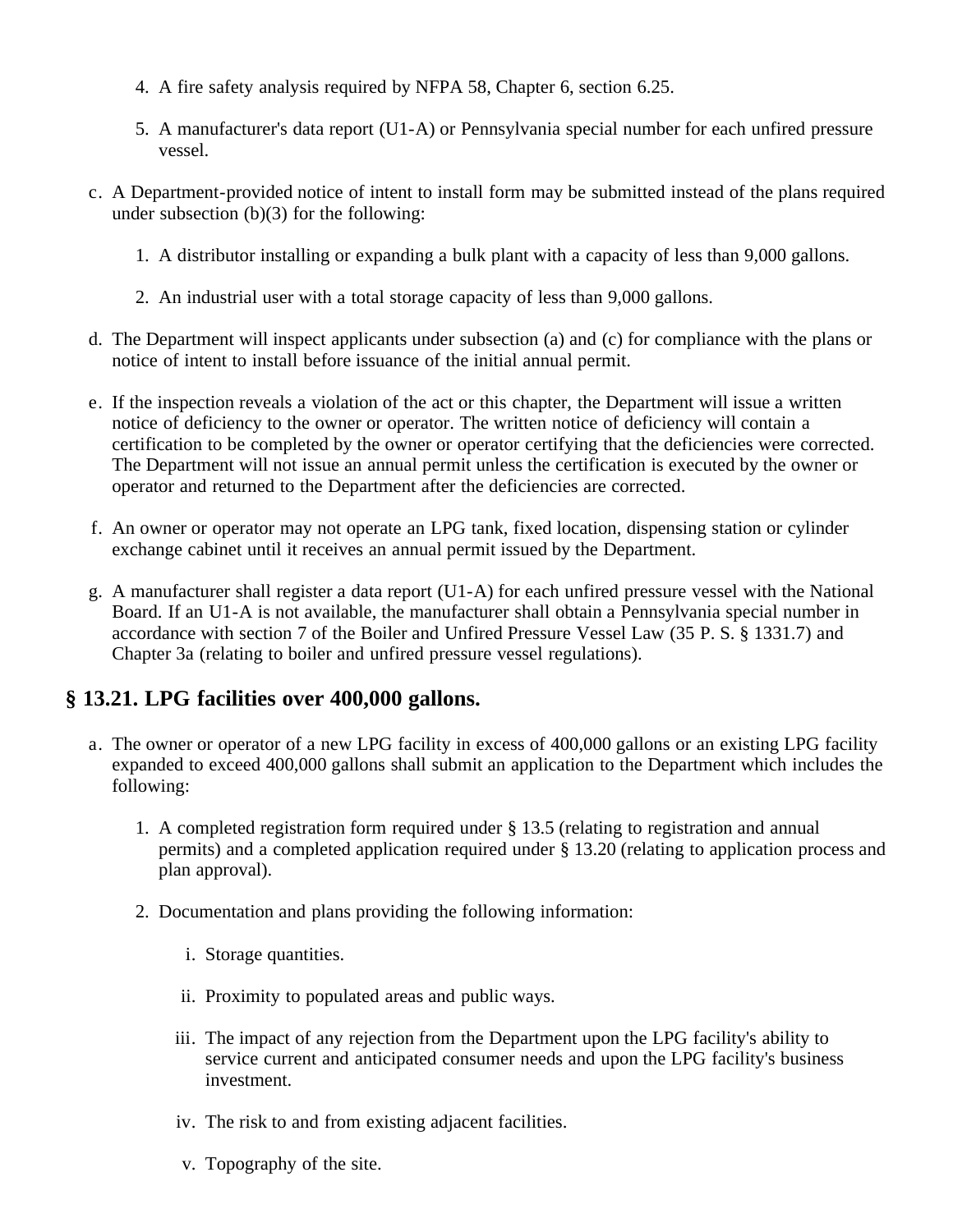- vi. Access for emergency vehicle response.
- vii. Public and private utilities.
- viii. Requirements for receipt or shipment of products.
	- ix. Compliance with local land use ordinances.
	- x. The safety plan proposed by the LPG facility, such as emergency systems, spill containment, fire protection, fencing and lighting.
- 3. Proof of notification to the municipality required in subsection (b). The Department will accept a copy of the notification and signed certified mail receipt card as proof of notification to the municipality.
- 4. The appropriate fee required under § 13.3 (relating to fees).
- b. The applicant shall notify the municipality where the LPG facility is located by certified mail that an application is being filed with the Department.
- c. The Department will publish notice of the application in the *Pennsylvania Bulletin* within 10 business days of receipt of the application. An aggrieved party may file a protest with the Department 45 days from the publication of the notice. A municipality or county may file written comment with the Department within 45 days from publication of the notice.
- d. Within 90 days of publication of the notice, the Department will issue a written determination containing the approval or disapproval of the application. The Department will send a copy of the determination by certified mail to the applicant and to all parties who filed a notice of protest or submitted written comments.
- e. The LPG facility owner or operator may not install or operate the LPG facility or the expanded portion of the LPG facility until it has received an annual permit issued by the Department.

#### **§ 13.22. Underground tanks.**

- a. Underground tanks shall be installed in accordance with NFPA 58.
- b. A distributor shall keep records of installation locations, including their location by GPS coordinates, for individual underground LPG tanks exceeding 2,000 gallons water capacity.

# **§ 13.23. Repairs and alterations to ASME vessels.**

Repairs and alterations to ASME vessels shall be performed in accordance with the National Board Inspection Code.

#### **§ 13.24. Cylinder exchange cabinets.**

- a. A retailer or location using a cylinder exchange cabinet shall comply with section 8.4.1 of NFPA 58.
- b. The term ''busy thoroughfares or sidewalks'' contained in section 8.4.1.2(3) of NFPA 58 includes sidewalks, concrete aprons and parking lots at retail establishments.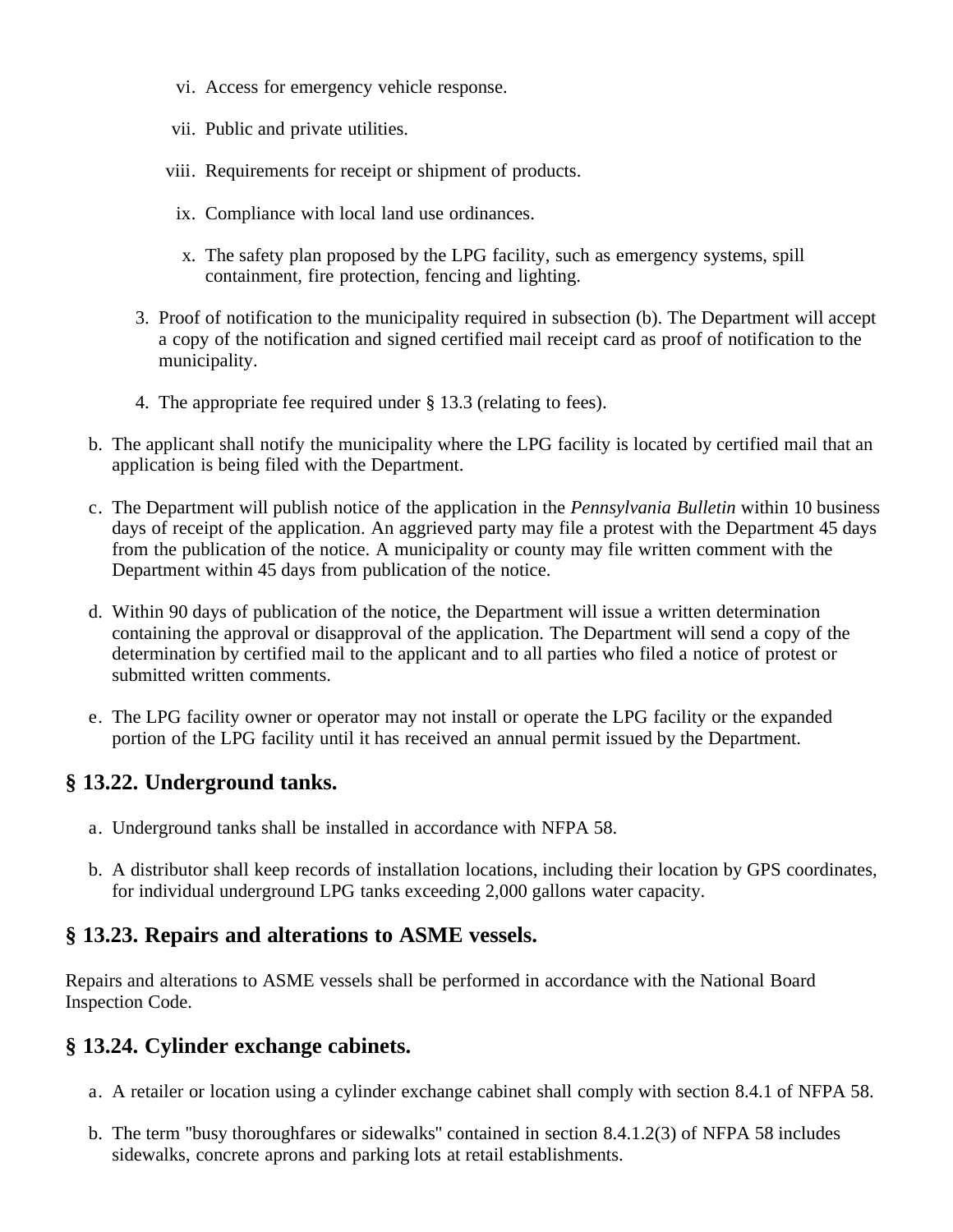# **TRAINING PROGRAMS**

# **§ 13.40. Training programs for authorized attendants.**

- a. An individual shall satisfactorily complete a Department-approved training program to become an authorized attendant to transfer LPG.
- b. Programs must include training on the following:
	- 1. Physical properties and combustion characteristics of propane.
	- 2. Propane industry standards, safety codes and regulations.
	- 3. Basic parts of propane tanks, cylinders and bulk storage installations.
	- 4. Proper use of safety and protective equipment.
	- 5. Maintenance of safe working environment.
- c. Programs for attendants who will deliver LPG must include the following training in addition to the training enumerated in subsection (b):
	- 1. Proper inspection, maintenance and operation of bulk propane delivery vehicles.
	- 2. Proper inspection and filling of propane storage containers.
	- 3. Proper delivery of propane, including exchange and filling of LPG containers.
- d. Programs for attendants who are employed in bulk plant operations must include the following training in addition to the training enumerated in subsection (b):
	- 1. Identification and installation of valves in propane storage containers.
	- 2. Identification and installation of gauges in propane storage containers.
	- 3. Safe removal of propane from tanks and cylinders at the plant and at the container site.
	- 4. Inspection, maintenance and filling of propane tanks and cylinders at the plant and at the container site.
	- 5. Proper unloading of propane transports and rail cars, if the employee is responsible for this activity.

# **§ 13.41. Training program approval.**

- a. The Department will approve LPG facility operator-provided training programs. An LPG facility operator that has individuals who transfer LPG shall submit a completed application for training program approval to the Department with a detailed description of its training program for authorized attendants and the appropriate fee under § 13.3 (relating to fees).
- b. The Department will issue a program approval to each approved training program or inform the LPG facility operator in writing of its reasons for rejecting a training program.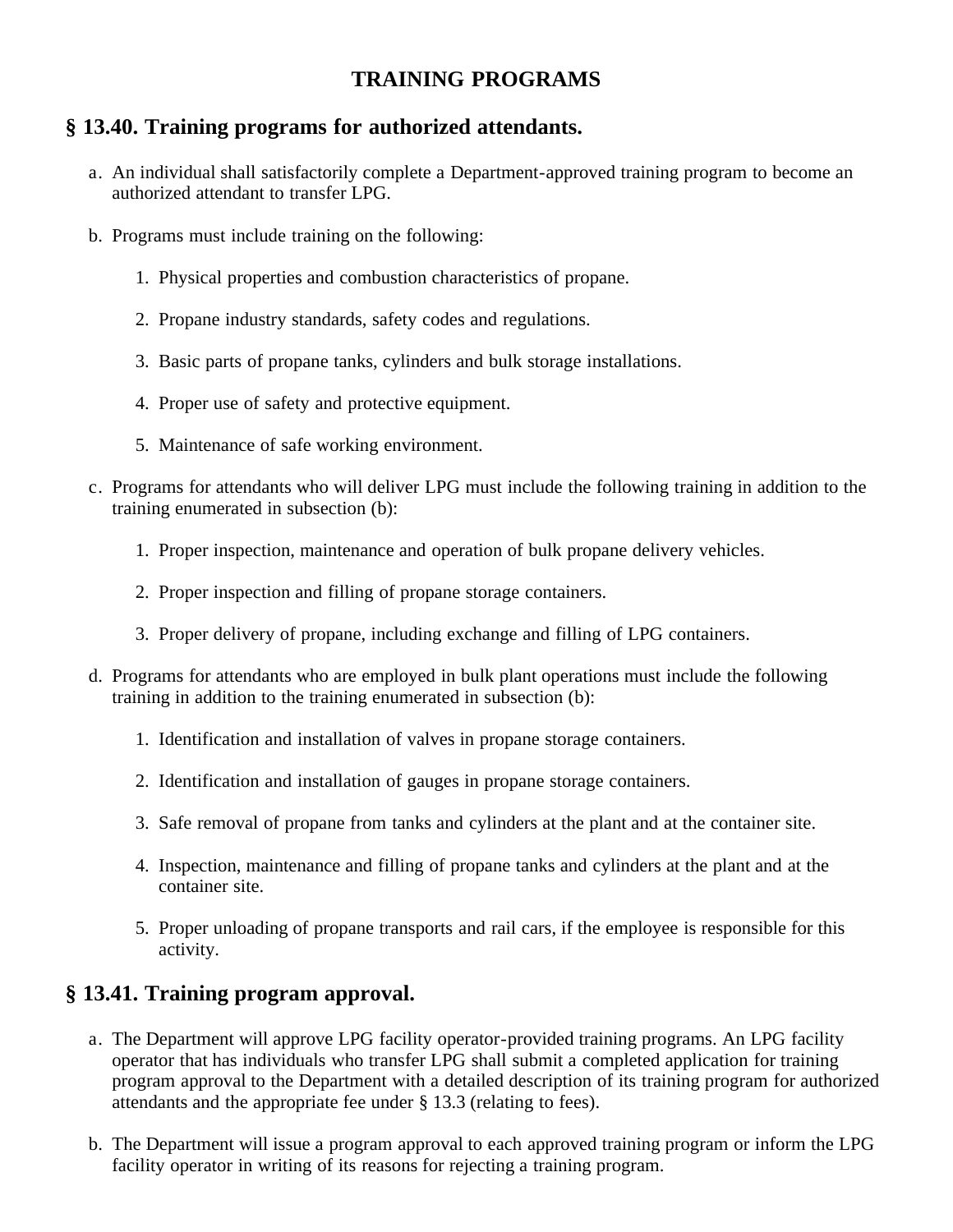- c. An LPG facility operator shall notify the Department in writing of changes in an approved training program.
- d. Instead of developing and submitting a training program for authorized attendants, an LPG facility operator may utilize the Propane Education and Research Council training programs. The LPG facility shall notify the Department in writing that it is using a Propane Education and Research Council training program.
- e. An LPG facility operator shall maintain training records for an authorized attendant as long as the authorized attendant is employed by the LPG facility. The records must contain the following information:
	- 1. The date of training.
	- 2. The name of authorized attendant.
	- 3. The name of course.
	- 4. The name of trainer or supervisor.
- f. The Department may revoke approval of any training program that does not comply with § 13.40 (relating to training programs for authorized attendants) or this section. Actions will be taken subject to the right of notice, hearing and adjudication in accordance with 2 Pa.C.S. (relating to administrative law and procedure).

# **ADMINISTRATION**

#### **§ 13.50. Suspension of annual permit for container.**

The Department will suspend the annual permit for an LPG container and seal an LPG container that is unsafe or when there are violations of this act or chapter. A person, firm, partnership or corporation operating an LPG container with a suspended annual permit or system containing an LPG container with a suspended annual permit is subject to the penalties of section 17 of the act (35 P. S. § 1329.17).

# **§ 13.51. Suspension of annual permit for an owner or operator.**

- a. The Department may suspend an owner's or operator's annual permit for any of the following reasons:
	- 1. Failure to pay the required registration fee in § 13.3 (relating to fees).
	- 2. Violation of the act or this chapter.

#### **§ 13.52. Notice of deficiency.**

- a. The Department will use the following procedures to suspend an annual permit or for alleged violations of the act or this chapter:
	- 1. The Department will issue a written notice of deficiency to the owner or operator of the container or LPG facility. The notice will contain a description of the deficiency, an order requiring repairs and correction of the deficiency and a compliance date. The notice will contain a certification to be completed by the owner or operator certifying that the required repairs were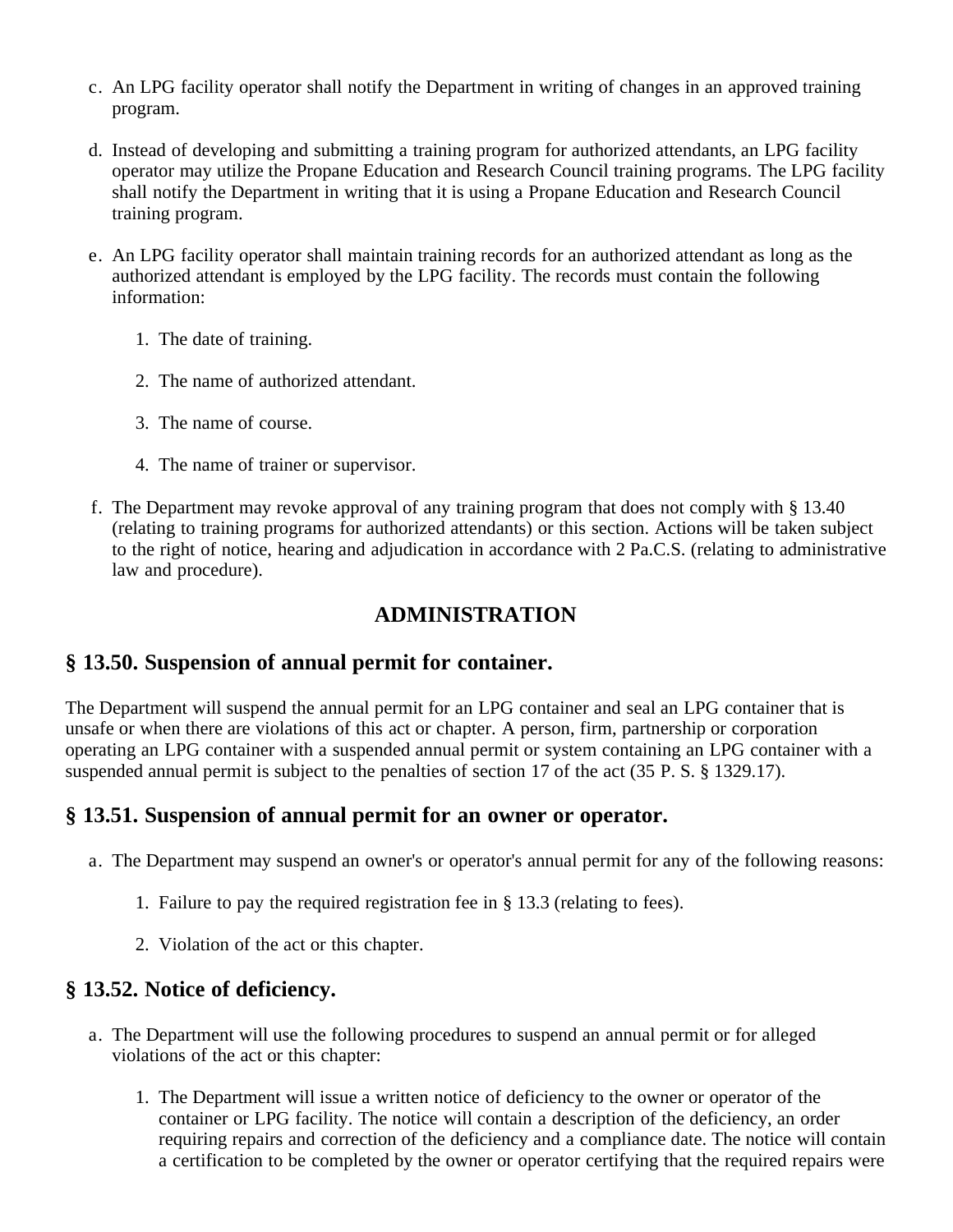completed and the deficiency was corrected.

- 2. The owner or operator shall execute the certification and submit it to the Department immediately after the required repairs are completed and the deficiency is corrected.
- 3. If the owner or operator does not correct the deficiency within the period of time allowed in the notice of deficiency or fails to return the certification, the Department may issue an order to show cause under 1 Pa. Code § 35.14 (relating to orders to show cause).
	- i. The order to show cause will contain a statement of the grounds for the action, the alleged violations of the act and this chapter and notification that the container or LPG facility may be placed out of service. The order to show cause will contain notification that the owner or operator shall submit a written answer within 30 days. The Department will serve the order to show cause upon the owner or operator.
	- ii. The owner or operator may file a written answer to the order to show cause with the Department within 30 days following service of the order to show cause under 1 Pa. Code § 35.37 (relating to answers to orders to show cause). The answer must contain specific admissions or denials of the allegations contained in the order to show cause and set forth the specific facts, matters of law or regulation interpretation relied upon by the owner or operator. The answer may contain a request for a variance, an extension of time for compliance or an appeal. The Department will forward requests for variances, extensions of time or appeals regarding interpretations of this chapter to the Industrial Board.
- b. The Department will consider the request for variance, extension of time or appeal as a stay to an enforcement action.
- c. The Department will inspect the container or LPG facility at the expiration of an extension of time or other time period granted for compliance under this section. If the container or LPG facility violates the act or this chapter following inspection, the Department may seal the container or LPG facility.
- d. The Department will issue an order to discontinue operation to the owner or operator for a violation that was not corrected. The Department will serve the order upon the owner or operator by certified mail or personal service. The order to discontinue operation will require the owner or operator to discontinue the use of the container or LPG facility within 24 hours.
- e. After the container or LPG facility is sealed, it may not be returned to service until the violations have been corrected, the repairs have been made and the Department removes the seal.
- f. A party aggrieved by a notice of deficiency or a notice to discontinue operation may appeal the order to the Industrial Board within 30 days of the issuance of the order. Appeals from the Industrial Board's order may be filed with the Commonwealth Court within 30 days of the date of the order.
- g. This section supplements 1 Pa. Code §§ 35.14 and 35.37.

#### **§ 13.53. Notice and hearing.**

Actions of the Department relating to notice of deficiency, a notice to discontinue operation or suspension of annual permit under §§ 13.50-13.52 (relating to suspension of annual permit for container; suspension of annual permit for an owner or operator; and notice of deficiency) will be taken subject to the right of notice, hearing and adjudication under 2 Pa.C.S. (relating to administrative law and procedure). Proceedings will be conducted under 1 Pa. Code Part II (relating to the General Rules of Administrative Practice and Procedure).